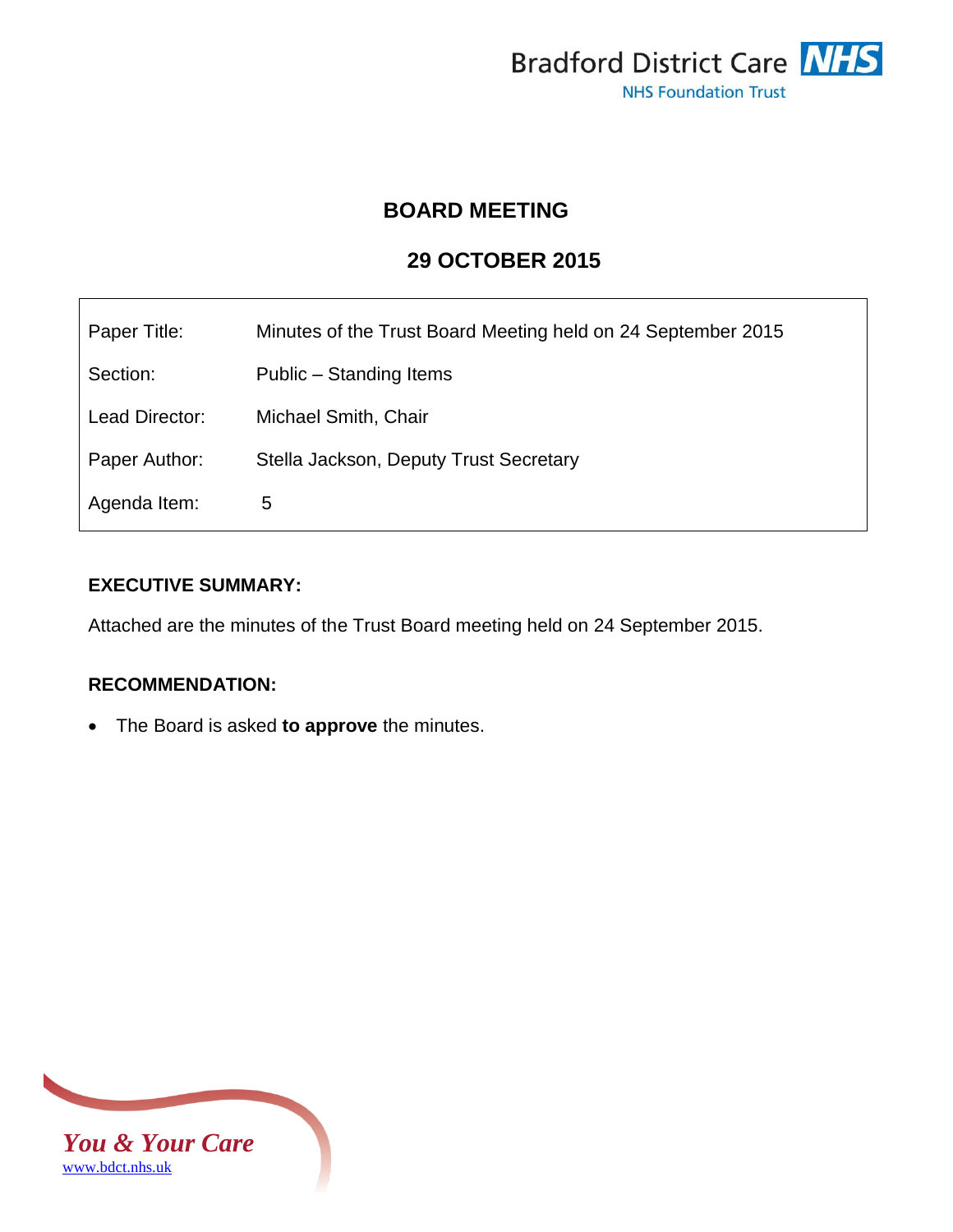# **BRADFORD DISTRICT CARE TRUST**

#### **Minutes of a Meeting of the Trust Board held at Carlisle Business Centre, 60 Carlisle Road, Bradford, BD8 8BD at 10.00 am on Thursday 24 September 2015**

| Present:       | Michael Smith         | Chair                                           |
|----------------|-----------------------|-------------------------------------------------|
|                | Simon Large           | <b>Chief Executive</b>                          |
|                | David Banks           | <b>Non-Executive Director</b>                   |
|                | Ralph Coyle           | <b>Non-Executive Director</b>                   |
|                | <b>Sue Butler</b>     | <b>Non-Executive Director</b>                   |
|                | Nadira Mirza          | <b>Non-Executive Director</b>                   |
|                | Derrick Palmer        | <b>Non-Executive Director</b>                   |
|                | <b>Rob Vincent</b>    | <b>Non-Executive Director</b>                   |
|                | Nicola Lees           | Deputy Chief Executive/Director of Nursing      |
|                | Andy McElligott       | <b>Medical Director</b>                         |
|                | Liz Romaniak          | Director of Finance, Contracting and Estates    |
|                | Sandra Knight         | Director of Human Resources and                 |
|                |                       | Organisational Development                      |
| In attendance: | Paul Hogg             | <b>Trust Secretary</b>                          |
|                | Stella Jackson        | <b>Deputy Trust Secretary</b>                   |
|                | Edwina Lintin         | Family Nurse Supervisor (for the patient story) |
|                | Alice                 | Service User (for the patient story)            |
|                | <b>Noel Wilkinson</b> | <b>Clinical Staff Governor</b>                  |
|                | <b>Colin Perry</b>    | <b>Public Governor, Bradford West</b>           |
|                | David Spencer         | <b>Public Governor, Bradford West</b>           |
|                | <b>Barry Eccles</b>   | <b>Public Governor, Keighley</b>                |
|                | Michelle Eggett       | <b>Public Governor, Bradford South</b>          |

1 member of the Trust, 2 members of staff and 4 member of the public

# 2781 **WELCOME AND APOLOGIES**

The Chair welcomed everyone to the meeting and wished everyone Eid Mubarak. There were no apologies.

# 2782 **DECLARATIONS OF INTEREST**

There were no declarations of interests.

# 2783 **ISSUES RECEIVED FROM THE PUBLIC**

There were no items from the public**.**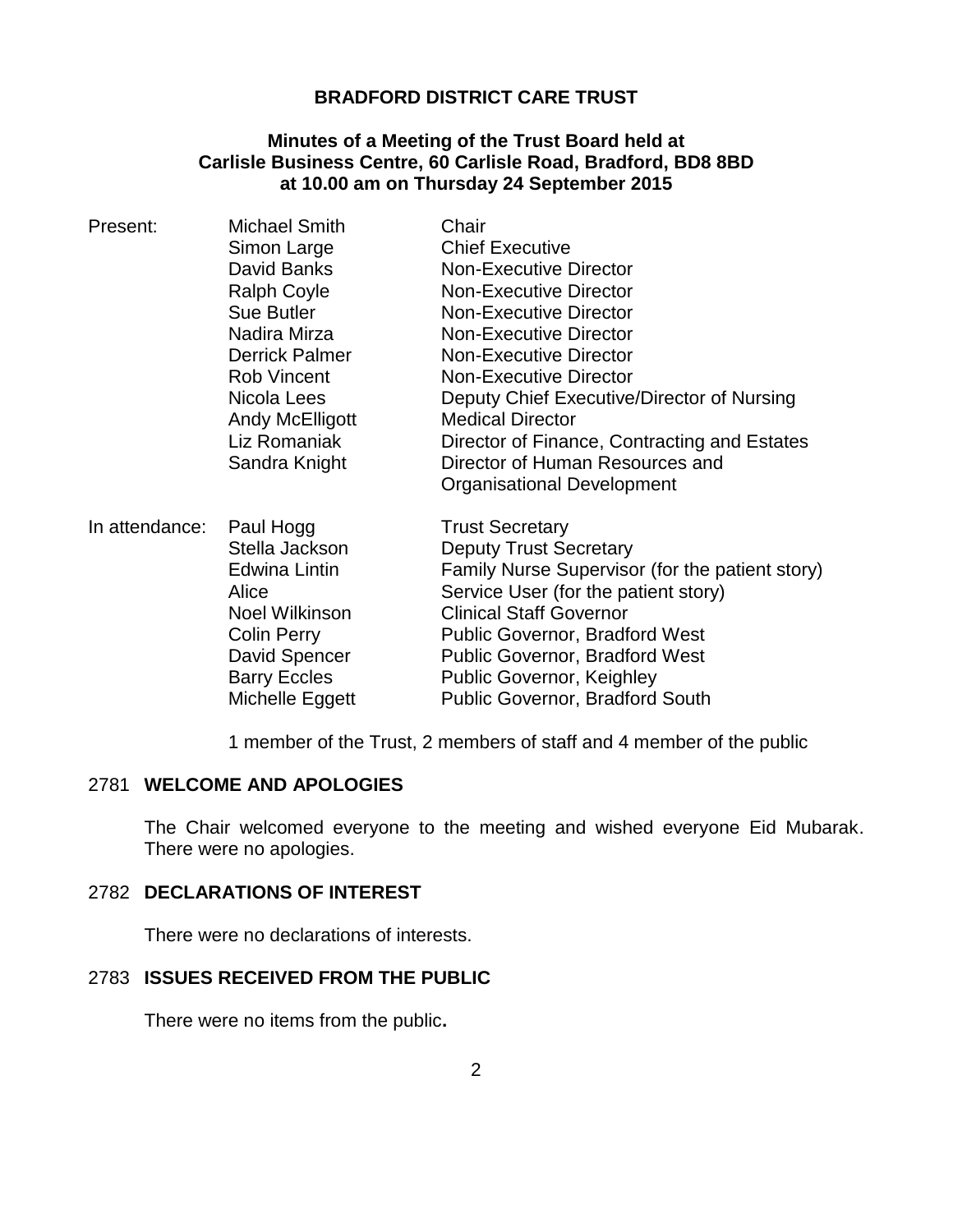# 2784 **PATIENT AND CARER EXPERIENCES**

This month's patient and carer experience story was told by Alice, a service user of the Family Nurse Partnership (FNP). The story began with a DVD about the service and was followed by Alice's storyboards which highlighted important milestones in her life as a young mother. Alice was also a member of the FNP Advisory Board and had conducted research into the views and needs of young single mothers in relation to their healthcare, a copy of the research findings was circulated to Board members.

The Chair invited questions about the story from the Board and the following comments were made:

- The FNP model originated in America and, following its success there, had been introduced into England. The FNP was an evidence based family intervention programme offered to first time young mothers aged 19 years and under;
- The service was offered to approximately 35% of people eligible to join and the majority of those that did join successfully completed the course. Data showed that the number of people leaving the Trust's service before completion of the programme was low when compared to other service providers; and
- On occasions, cultural differences impacted on access to the service and strategies were being pursued to overcome these challenges including the use of an interpreter.

# 2785 **MINUTES OF THE MEETING HELD ON 30 JULY 2015**

The minutes of the meeting held on 30 July 2015 were agreed as a true and accurate record.

# 2786 **MATTERS ARISING**

Item 2770: Board Assurance Framework – The Chair reported a meeting had yet to be arranged with the Clinical Commissioning Groups (CCGs). **Action: Chief Executive**

#### Actions

- 28/5/15-4 The Chief Executive informed Board members that discussion had taken place in the Executive Management Team and Performance meetings about ways to embed clustering within service activity. An action plan had been produced to progress ideas generated;
- 28/5/15-7 The Medical Director reported a review of the Quality Account process had been undertaken;
- 25/6/15-1 The Chief Executive reported he had raised the recent report on Integrated Commissioning at the Health and Wellbeing Board away day;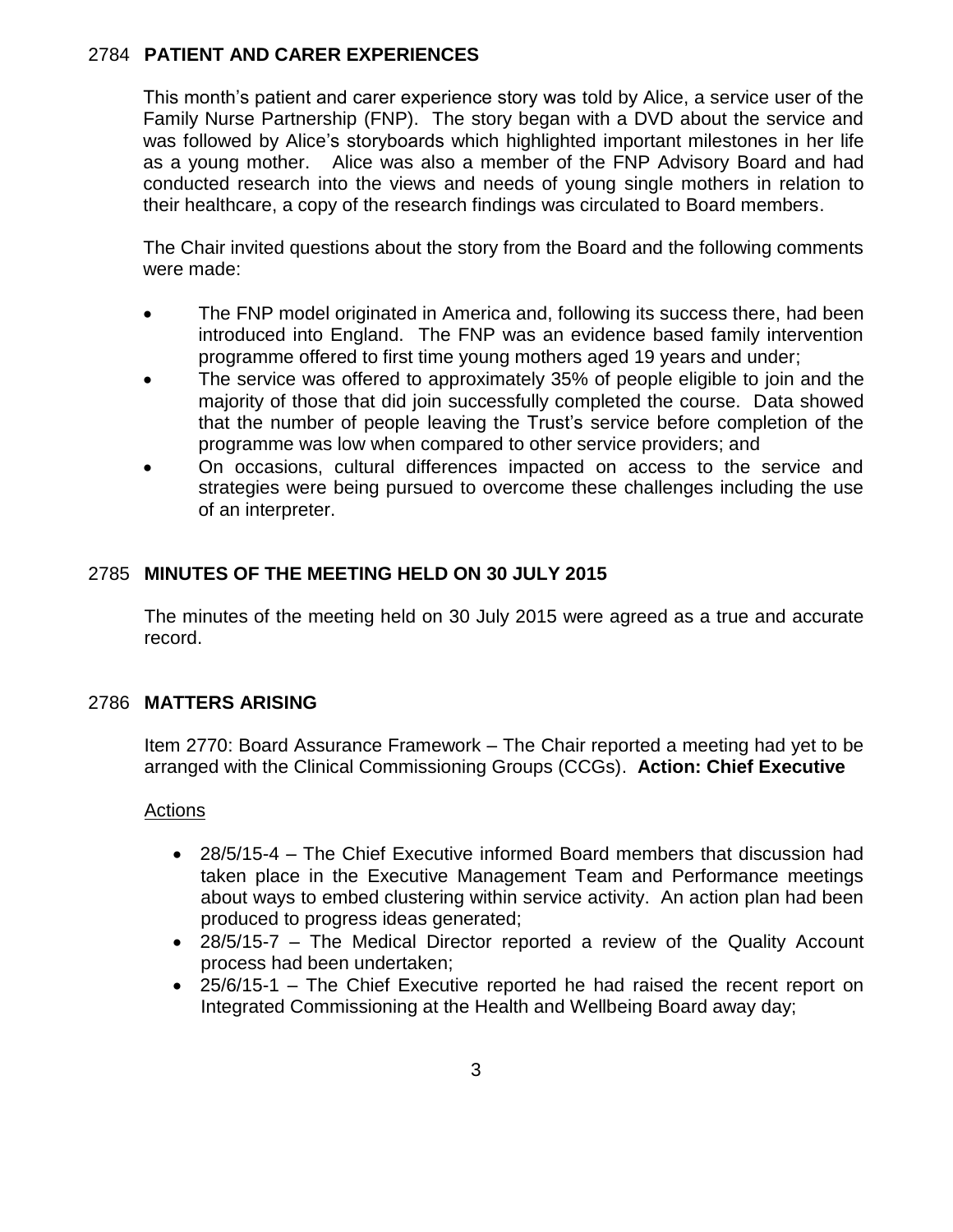- 25/6/15-4 Dr Butler reported the Quality and Safety Committee had considered a paper relating to medical appraisal and revalidation. A further report would be considered by the Committee in April 2016;
- 30/7/15-4 The Deputy Chief Executive/Director of Nursing informed the Board that the physical presentation of the CAMHS Hillbrook building had been reviewed and that new signage would be provided. This would form part of a wider signage roll-out programme. Ms Lees also referred to the additional action recorded in the action list and reported work had begun relating to the ways in which non-tangible outcome data was captured and reviewed. This work would be broadened to incorporate a range of services provided by the Trust;
- 30/7/15-5 The Chief Executive confirmed his report to the Private Board meeting included information about the Health and Wellbeing Board `learning' away day. The Trust Secretary reported a paper about the Board Assurance Framework would be considered at the October Board meeting;
- 30/7/15-6 The Deputy Chief Executive/Director of Nursing confirmed the Quality and Safety Committee had considered information relating to concerns about podiatry appointments;
- 30/7/15-7 The Chief Executive reported information about the BME Diversity in Employment Strategy had been incorporated into both the Annual Report and his presentation at the Annual Members' Meeting on 22 September; and
- 30/7/15-8 The Medical Director reported the Tees Esk and Wear Valley NHS Foundation Trust would be undertaking the peer review into the effectiveness of the Quality and Safety Committee. This would incorporate a review of the assurance seeking practices of the Committee and its relationship with Trust Board.

# 2787 **CHAIR'S ANNOUNCEMENTS**

The Chair reported:

- The Council of Governors had met twice since the Governors were elected. Three Council of Governor Committees had also been established and two of these had met. Additionally, the Lead Governor had been appointed;
- The Annual Members' Meeting had taken place on 22 September 2015 and had been attended by approximately 85 people. Positive feedback had been received about the event;
- He had met with Lord Patel, Chair of Bradford Teaching Hospitals NHS Foundation Trust, and Mr Luger, Chair of Airedale NHS Foundation Trust, and discussed how the three Trusts would work together;
- The Trust had initiated and would be taking part in the first ever district-wide young people's healthcare event on 15 October. This would consist of a range of interactive stalls about careers, healthcare and participation opportunities and a question and answer session with senior leaders from the NHS. The event had been developed by a range of partners, including the three local foundation trusts; and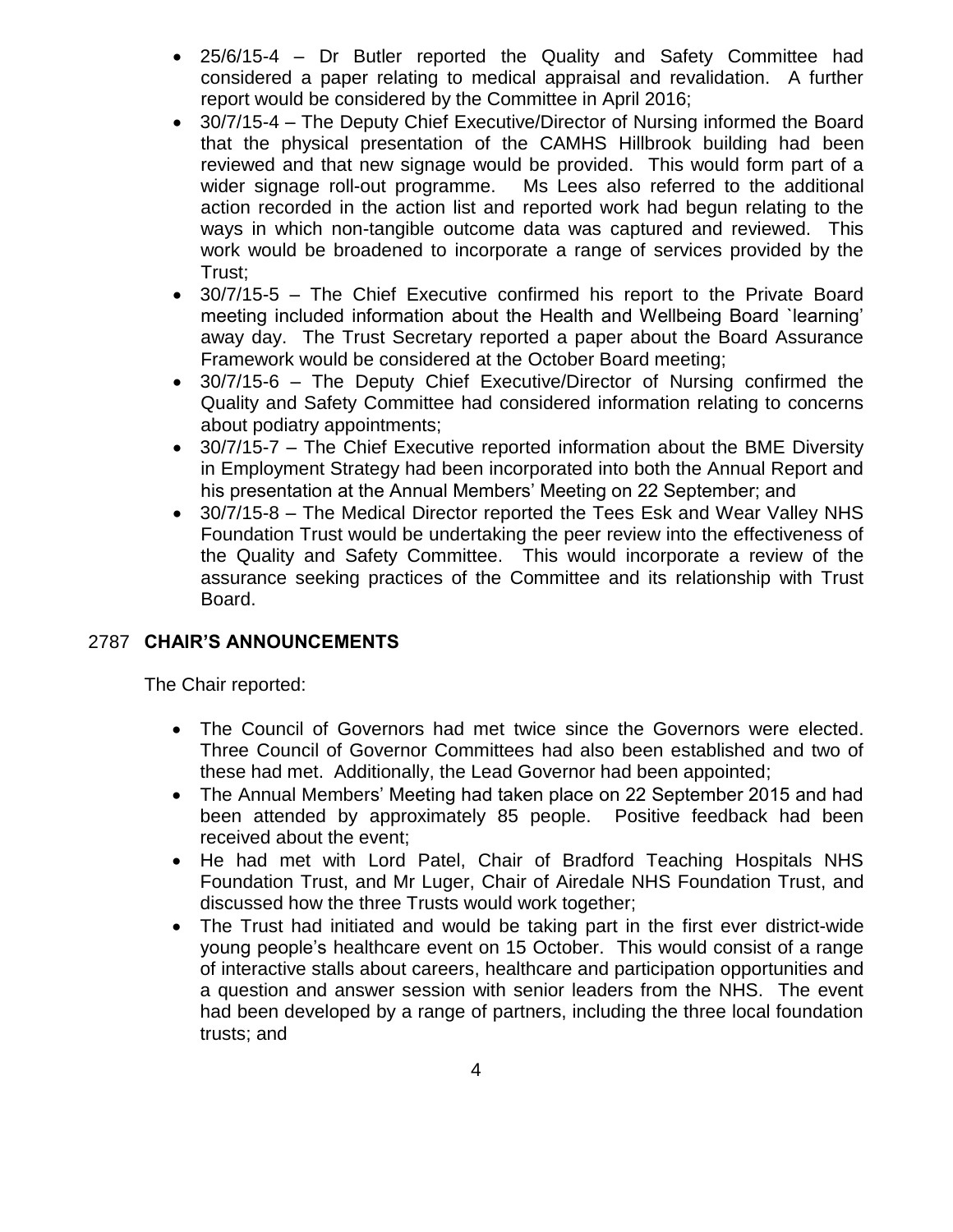The Trust had been shortlisted in two categories of the HSJ awards: Provider of the Year and Board of the Year.

# **Trust Board noted the Chair's report.**

# 2788 **CHIEF EXECUTIVE'S REPORT**

The Chief Executive presented his report which summarised key issues taking place across the health economy and contained links to more detailed information. Mr Large highlighted the following three items:

- **West Yorkshire Urgent and Emergency Care Vanguard** Work had begun to prepare the detail of this programme and a launch event had taken place. The Vanguard would be driving forward the delivery of the main Keogh review outcomes and a delivery team had been established to oversee the development of the programme. Mr Large was leading the mental health element of the programme;
- **Leeds City Region Devolution** Proposals had been submitted to the Treasury to secure a transformational devolution deal covering the shared geography of the Leeds City Region. The proposals were built around a set of 27 fiscal, transport, housing, business, skills and public service devolution requests, which would transform the ability to deliver the Strategic Economic Plan for economic growth to all parts of the City Region. Health and Social Care leaders across the district had been consulted on the readiness of the system and concluded the current strengths of the proposals were in the areas of transport and economic generation; and
- **Letter from Monitor: Agency Spend** Monitor and the NHS Trust Development Authority had launched joint guidelines relating to nursing agency spend. The rules applied to agency spend on nursing, midwifery and support staff only and rules on other agency staff were expected to follow shortly. Mr Banks added that agency spend within the Trust had been considered at the Finance, Business and Investment Committee meeting and confirmed that currently, the Trust complied with the guidelines.

Mr Hogg drew the Board's attention to the media report and highlighted the First Response Service was the fifth most visited page on the website in August, with 168 people accessing the page out of hours. Data revealed awareness levels of the service were growing with over 400 people searching for it via Google.

# **Trust Board noted the content of the Chief Executive's report.**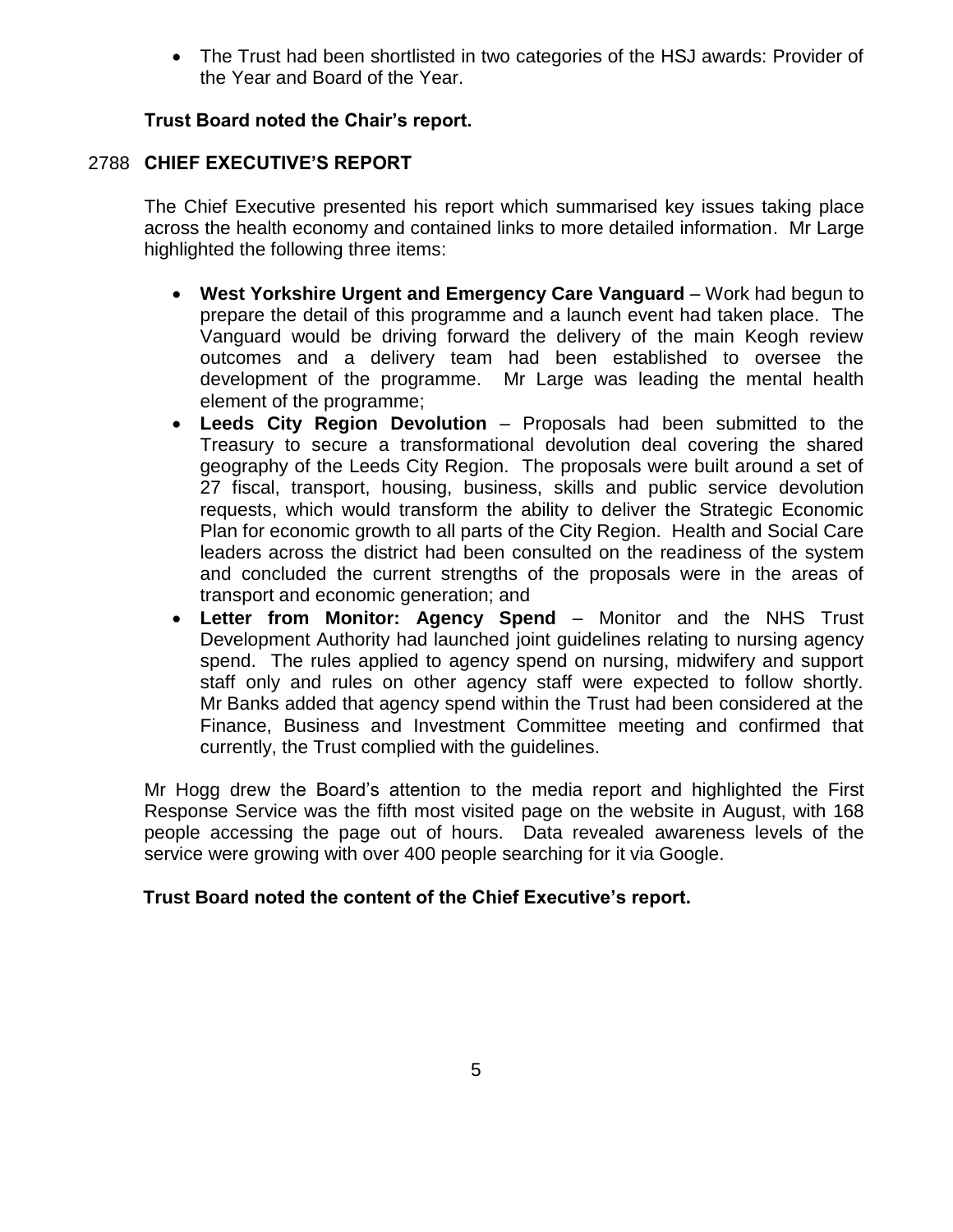# 2789 **QUALITY AND SAFETY FEEDBACK FROM BOARD MEMBERS**

The Chair invited Board members to highlight any insights or observations raised during visits:

- Ms Mirza reported she had visited the Intensive Therapy Centre with Mrs Knight. Ms Mirza had been made aware of issues relating to: i) a lack of awareness about the service offer; ii) pressures on staffing levels as a result of ligature concerns; and iii) heating. Ms Mirza also believed it important that the service provision be flexible enough to meet the needs of diverse communities. Ms Lees reported the ligature issue was being addressed and the Chair highlighted that the Research and Development Conference in April would consider the latter concern; and
- Mr Coyle reported both he and Dr McElligott had visited the District Nursing team based at Westbourne Green. Concerns had been raised about supplies of equipment and about signage. Both these concerns were being addressed.

# **Trust Board noted the information received from Board members.**

# 2790 **ASSURANCE REPORTS FROM COMMITTEE CHAIRS**

The paper provided a short update on issues raised at the following meetings:

- Nominations Committee meeting held on 7 August 2015;
- Quality and Safety Committee meeting held on 7 August 2015;
- Audit Committee meeting held on 3 September 2015;
- Charitable Funds Committee meeting held on 3 September 2015;
- Finance, Business and Investment Committee meeting held on 17 September 2015; and
- Non-Clinical Policy Ratification Group meeting held on 17 September 2015.

Dr Butler then gave a verbal update about items discussed at the Quality and Safety Committee meeting held on 18 September 2015 and reported that the Committee had:

- Considered a paper outlining the findings of a deeper dive into the complaints received by the Trust. The number of complaints was reducing and complaints relating to the Admin hub had significantly reduced;
- Received the annual report of the Professional Council;
- Discussed the requirement for a deeper dive into psychological therapies. **Action: Deputy Chief Executive/Director of Nursing to circulate the Professional Council Annual Report to Board members**; and
- Considered an update about the Equality Delivery System.

Ms Mirza added the reconstituted membership of the Committee and revised meeting cycle were proving effective.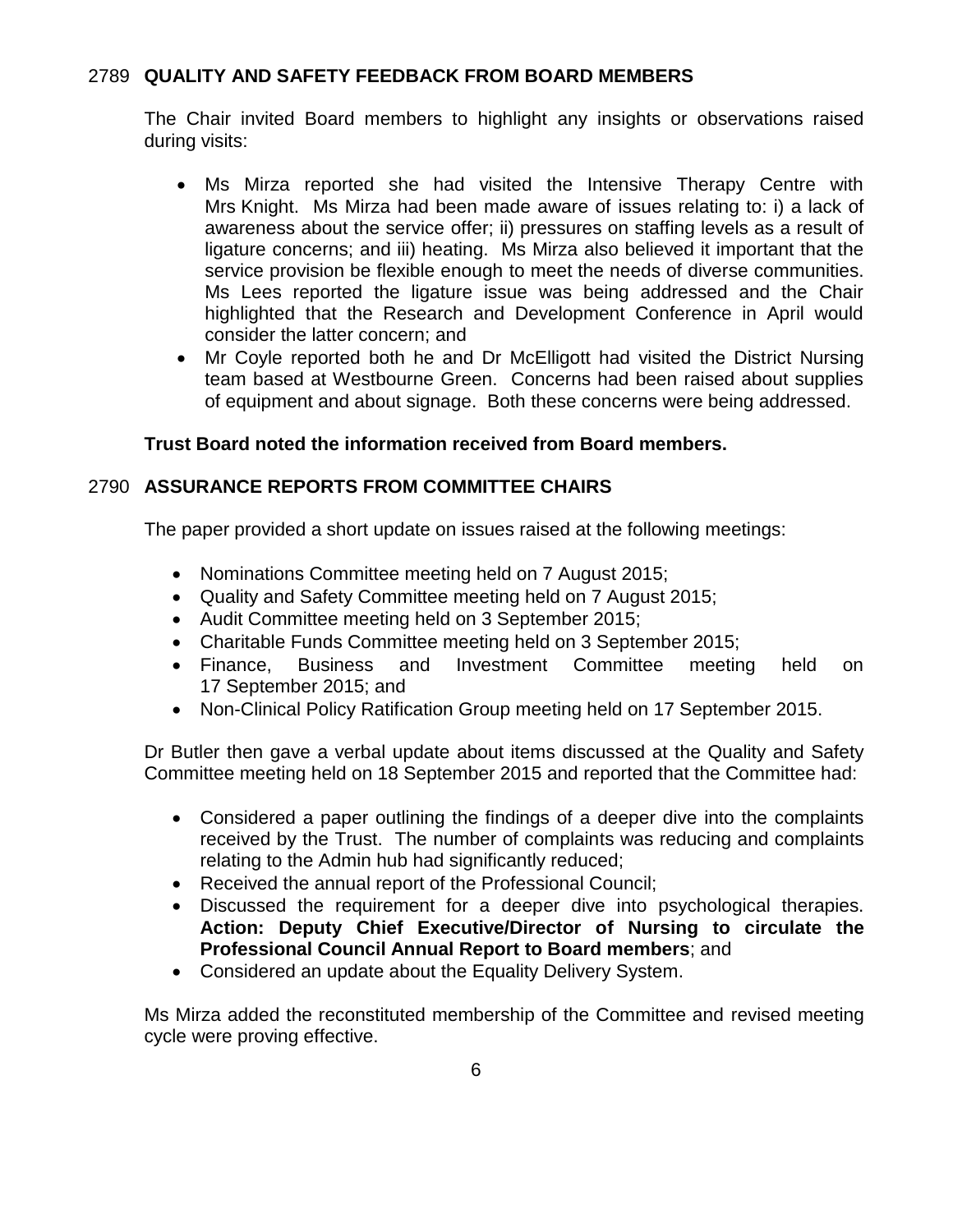#### **Trust Board noted the points highlighted from the various meetings.**

### 2791 **INTEGRATED PERFORMANCE REPORT (IPR) – AUGUST 2015 DATA**

The paper assessed progress against the Trust's key targets and performance indicators as at August 2015 and provided narrative reports on areas that were currently off trajectory. The Chair invited comments and during the ensuing discussion the following issues were raised:

- Mrs Romaniak reported the Monitor summary (slide 1) reflected revised Risk Assessment reporting requirements. Consequently, an additional metric had been added to the slide relating to `Monitor Financial Sustainability Risk Rating'. There were no evident concerns relating to the Monitor ratings. Since the last Board meeting, Monitor had also confirmed the Trust's quarter one submission and formally approved the quarter one Continuity of Service Risk Rating score of 4 and the Governance rating of Green;
- Mr Palmer noted the number of pressure ulcers was reducing and asked whether the introduction of pressure ulcers training was the reason for the reduction. In response, Ms Lees reported the reduction was due in part to the way in which grade 3 and 4 pressure ulcers were reported;
- Mrs Knight referred to slide 18, which showed an increase in sickness absence levels, and reported an analysis had been undertaken and action plan produced to address areas of concern. The analysis revealed the increase related to long-term sickness absence levels;
- The Chair noted new slides had been added to the IPR relating to the BME Diversity in Employment Strategy (slides 31 and 32). Dr Butler asked how the Trust segmented its data relating to BME staff. In response, Mrs Knight reported the Trust was undertaking a detailed breakdown of ethnicity at locality level to determine whether the ethnicity of the workforce matched the ethnicity of the local population. The Trust was also able to segment the workforce across a range of ethnic groups;
- Mr Vincent referred to slide 35 and noted completion of the Friends and Family Test by service users within the Child and Adolescent Mental Health Service (CAMHS) was low. In response, Ms Lees informed the Board that staff from the Patient Experience and Involvement Team would be meeting with CAMHS to determine how performance might be improved. Ms Lees added an update would be provided within a future IPR. **Action: Deputy Chief Executive/Director of Nursing to ensure this occurs**;
- Mrs Romaniak referred to slide 37 and reported there were issues relating to the IAPT recording on SystmOne, leading to HSCIC national data extracts appearing to show under performance on access targets. The Trust was deploying additional staffing resources to address the issue which required that 39 separate steps were separately captured correctly on SystmOne. There were also risks in relation to achieving recovery targets; however these were not believed to be recording issues. The Trust was developing a detailed action plan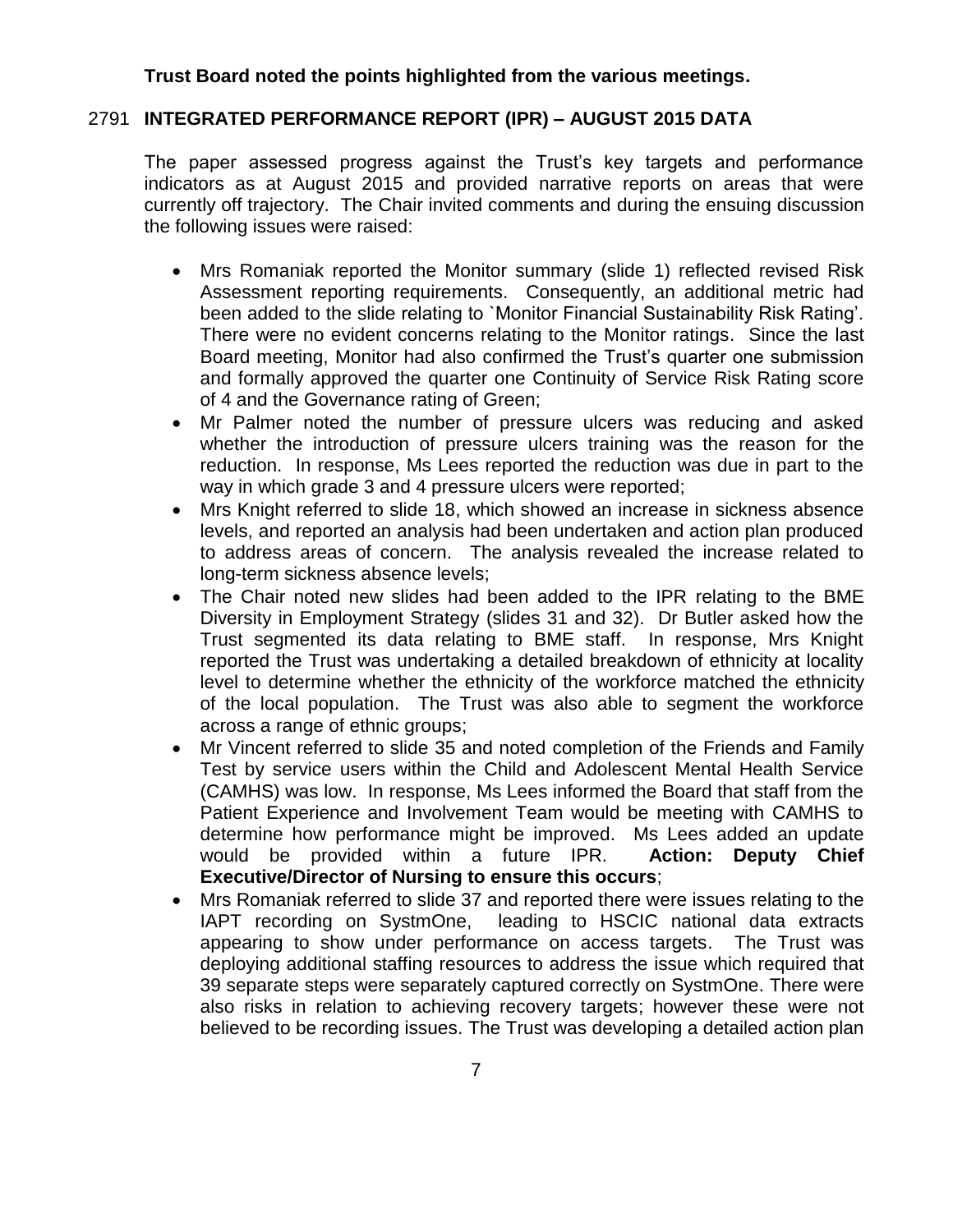to address performance for both targets. Ms Lees informed the Board the Trust had introduced additional clinics in the previous year in order to meet the new IAPT access target in quarter four of 2014/15. This had resulted in significantly more people accessing the service and this had had a heightened impact on performance in the first couple of months. Mr Vincent believed nonachievement of target levels could have a reputational impact on the Trust. In response, Ms Lees reported latest data revealed only one Trust was currently meeting the national target;

- Mr Coyle referred to slide 42 and noted performance in relation to the occupancy of beds within the Intensive Therapy Centre was below trajectory. In response, Ms Lees reported that 38 people had been assessed for the service and that four people were currently accessing it. As the therapy offered at the Centre was not offered elsewhere in the UK, it was likely the Trust would be required to evidence success rates prior to all beds being commissioned. Mrs Romaniak added that the Trust had anticipated financial risks when planning to open the unit and had discussed mitigation plans as part of the overall business case and subsequent downside planning. It was important to allow the agreed period to elapse before re-assessment occurred;
- Mrs Romaniak reported a number of items were impacting on cash flow performance (slide 57) and that this should more appropriately be shown as 'amber'. These impacts included Microsoft licences, the exit from NHS Professionals and phasing of provisions payments; and
- The Chair referred to slide 58 relating to nursing agency spend expenditure and reported this area had been discussed at the recent Finance, Business and Investment Committee meeting. Ms Lees added a paper relating to alternative solutions to agency staffing would be produced and considered at the Quality and Safety Committee meeting.

# **Trust Board noted the content of the dashboard and the issues highlighted by Board members.**

# 2792 **REVIEW OF BDCFT'S LEADERSHIP PROGRAMME (ENGAGING LEADERS)**

 Ms Mirza provided her initial reflections on the paper and highlighted the following key points:

- The second iteration of the Engaging Leaders programme was aimed at team leaders in Agenda for Change pay bands 6 and above. Mrs Knight added that future programmes would be aimed at staff in pay bands 4 and above. Staff from partner organisations had been invited to take part in the programme due to start in October;
- Cohort two would commence with a launch event on 7 October 2015 and Ms Mirza believed consideration should be given to Board members and Governors being encouraged to engage with participants through mentoring and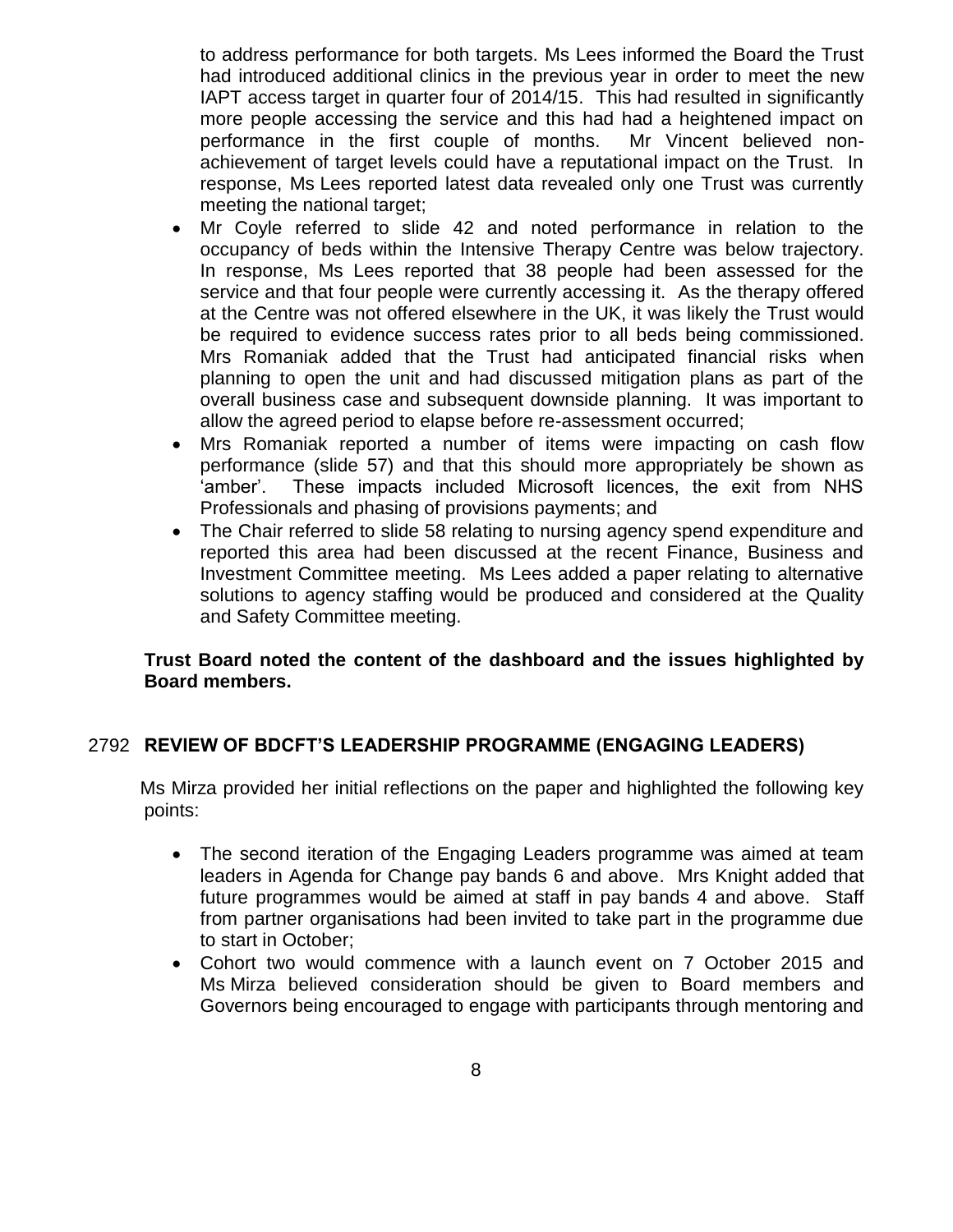coaching opportunities. In response to this comment, Mrs Knight reported everyone on the programme had access to a mentor and coach; and

 There was an opportunity for service users to be involved in the evaluation processes. Mr Palmer also believed it important that the evaluation focus on short-term and longer-term staff achievements. Mrs Knight responded by reporting the programme would be used as part of succession planning strategies and that staff would be encouraged to continue to develop their skills and knowledge through internal and external opportunities. The Trust would also track the success of staff (in relation to career development) that had attended the programme. The evaluation report would be finalised in December and considered by the Executive Management Team.

The following additional points were then raised by other members of the Board:

- Mr Vincent considered it appropriate that the programme refresh take account of the fact that one cohort could differ significantly from another; and
- Mr Palmer reported KPMG had published a document relating to culture (which was a key focus of one of the Engaging Leader programme modules) and suggested the Trust might find it useful to review the report findings.

# **Trust Board:**

- **Supported the significant work which had been undertaken and continued to progress to develop the Engaging Leaders programme and extend its reach;**
- **Noted the benefits to date that the programme had delivered from the initial evaluation;**
- **Supported the work underway for cohort two; and**
- **Supported the plans to undertake a full formal evaluation of the programme.**

# 2793 **MENTAL HEALTH STRATEGIES – REVIEW OF FIRST RESPONSE**

Dr Butler provided the following initial observations:

- Overall, the evaluation findings relating to the First Response Service were positive. The report highlighted the complexity of the project and the positive achievements made. A number of recommendations were proposed including a need to improve the reach of the service to diverse populations;
- The reported highlighted a key risk relating to the service potentially not being able to meet the increasing demand on it. In response to this comment, Ms Lees reported the service accepted self-referrals which was the reason for the high number of calls being received;
- Concerns had been raised about waiting times for a face-to-face crisis response. Ms Lees reported the team had set itself a target of a face-to-face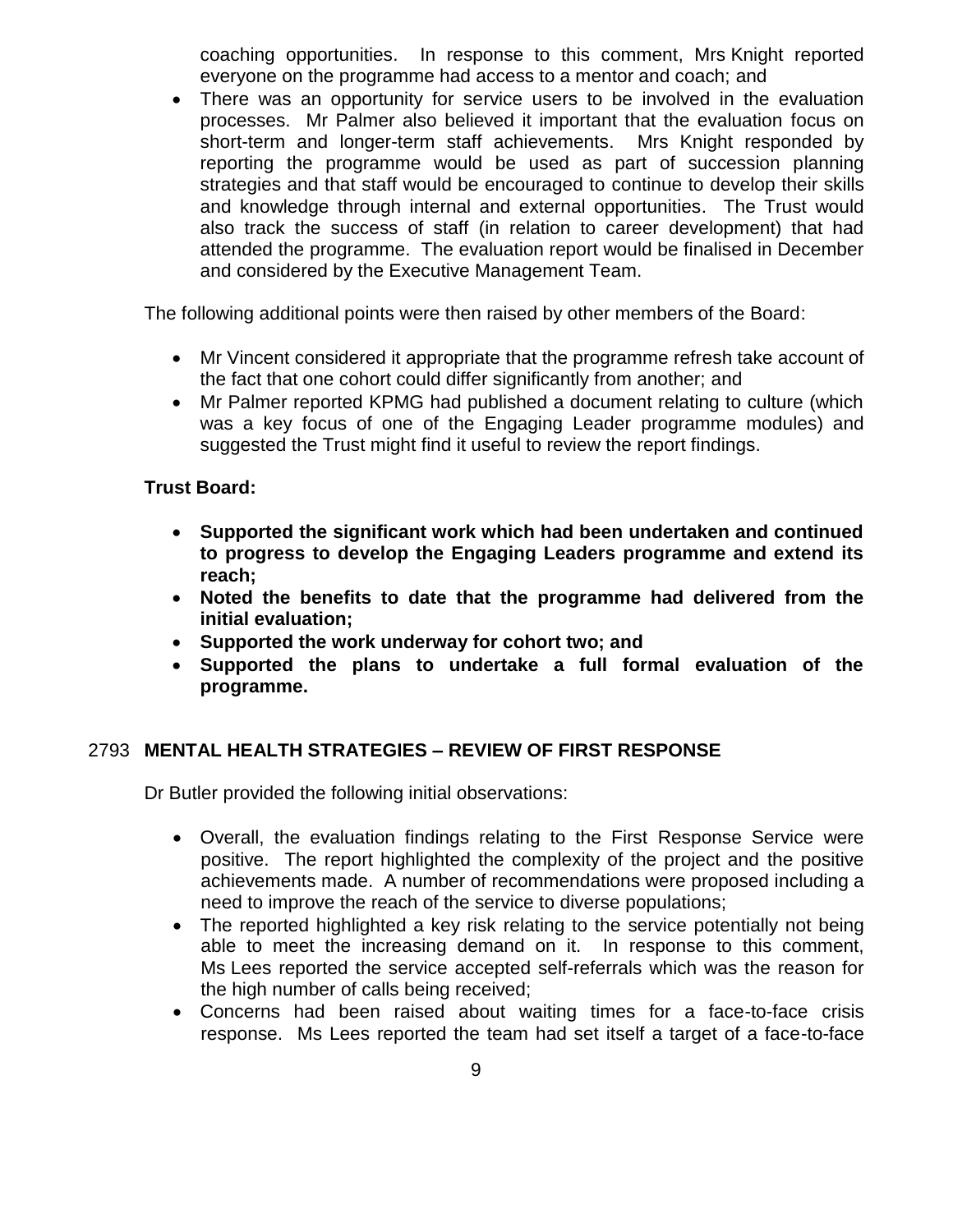response within one hour of referral (the national target was six hours and most people accessing the First Response service were seen within two and half hours of the referral). Mental Health Strategies considered the one hour target to be too stretching;

- It was important to utilise the learning from the evaluation to best effect. Ms Lees highlighted the initial evaluation report (which covered the first six months of operation) had been commissioned by the CCGs to determine whether they would continue to fund the service. The Trust had also recently commissioned an independent service user evaluation by Bradford and Airedale Mental Health Advocacy Group (BAMHAG) in order to gain a wider view of experiences;
- The triage staff should be appropriately qualified and experienced. Ms Lees responded by informing the Board that whilst the triage staff did not have the level of experience of some staff, they were appropriately qualified and trained; and
- The shift patterns were long (12.5 hour days). Ms Lees reported an action plan had been produced in response to the concern raised about shift patterns.

# **Trust Board:**

- **Supported the commissioning of an independent service user evaluation, to gain a wider view of experiences; and**
- **Agreed to continue to monitor and develop the service and the action plan through the FRS Steering Group.**

# 2794 **BOARD BUSINESS CYCLE**

The Trust Secretary submitted the Board Business Cycle, outlining those items scheduled for future meetings. The following actions and amendments to the programme were noted:

- The Chair and Chief Executive to discuss timetabling of the Digital Strategy (originally due to be discussed at the October Board);
- The Chair, Chief Executive and Medical Director to discuss timetabling of the Quality Strategy Refresh paper (originally due to be discussed at October Board);
- A paper about the IM&T priorities to be added to the programme for October; and
- The paper about the Quality and Safety Effectiveness Review to be scheduled for December rather than November.

# **Trust Board noted the papers contained within the Board work programme.**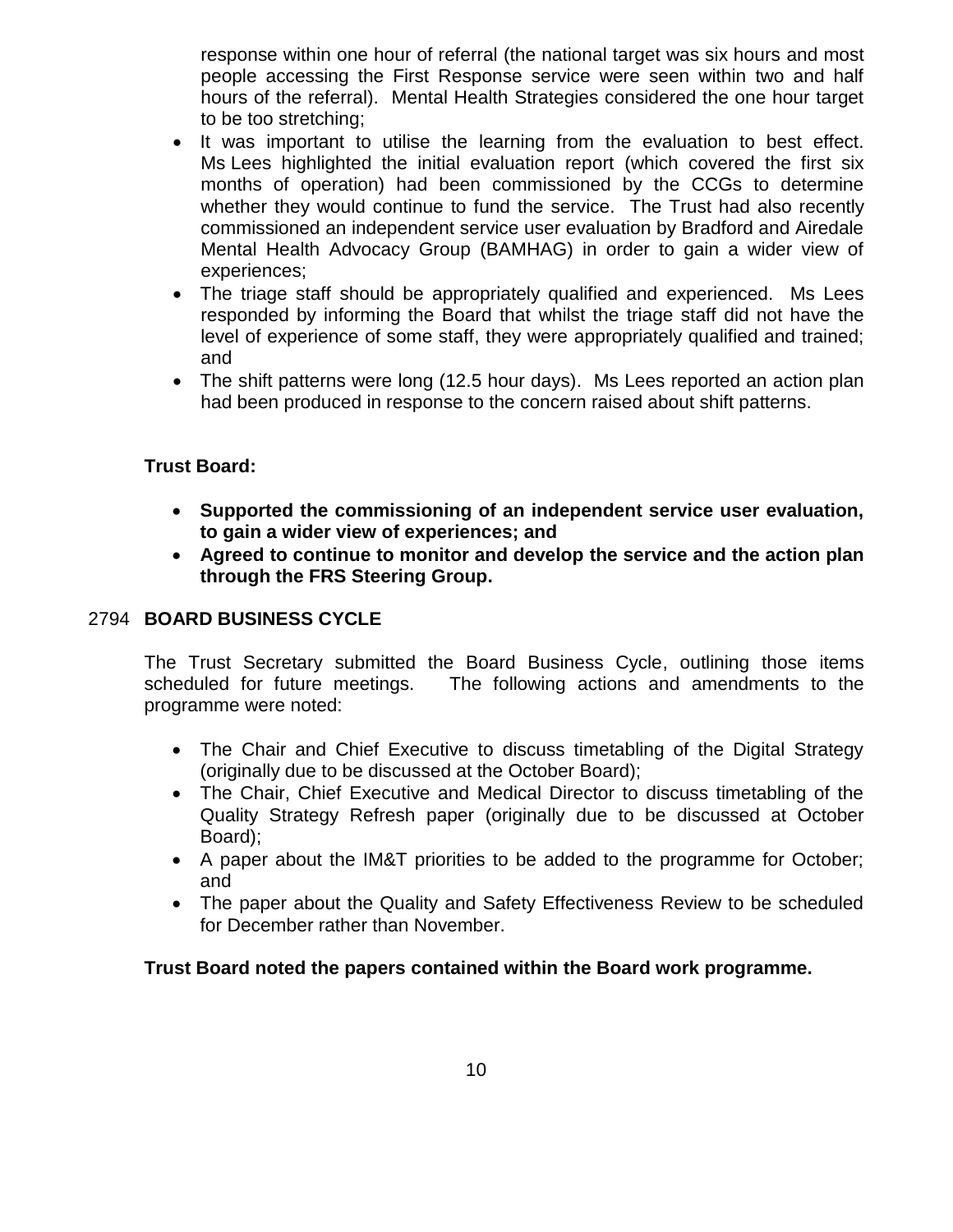### 2795 **COMMITTEE APROVED MINUTES**

A paper was presented containing approved minutes from the following committees:

- Charitable Fund Committee meeting held on 20 March 2015;
- Audit Committee meeting held on 4 June 2015;
- Quality and Safety Committee meeting held on 26 June 2015; and
- Finance, Business and Investment Committee meeting held on 29 July 2015.

### **Trust Board noted the contents of the Committee approved minutes.**

#### 2796 **ANY OTHER BUSINESS**

#### **Measuring and Monitoring Safety**

Dr Butler reported the Trust was undertaking a joint piece of work with Bradford Teaching Hospitals Foundation Trust into measuring and monitoring safety. Two meetings were scheduled in October to discuss this initiative further. **Action: Dr Butler to circulate meeting dates to directors.**

No other issues were raised.

#### 2797 **DATE AND TIME OF NEXT MEETING**

The next meeting would be held at 10.00 am on Thursday, 29 October 2015. The meeting concluded at 12.20 pm.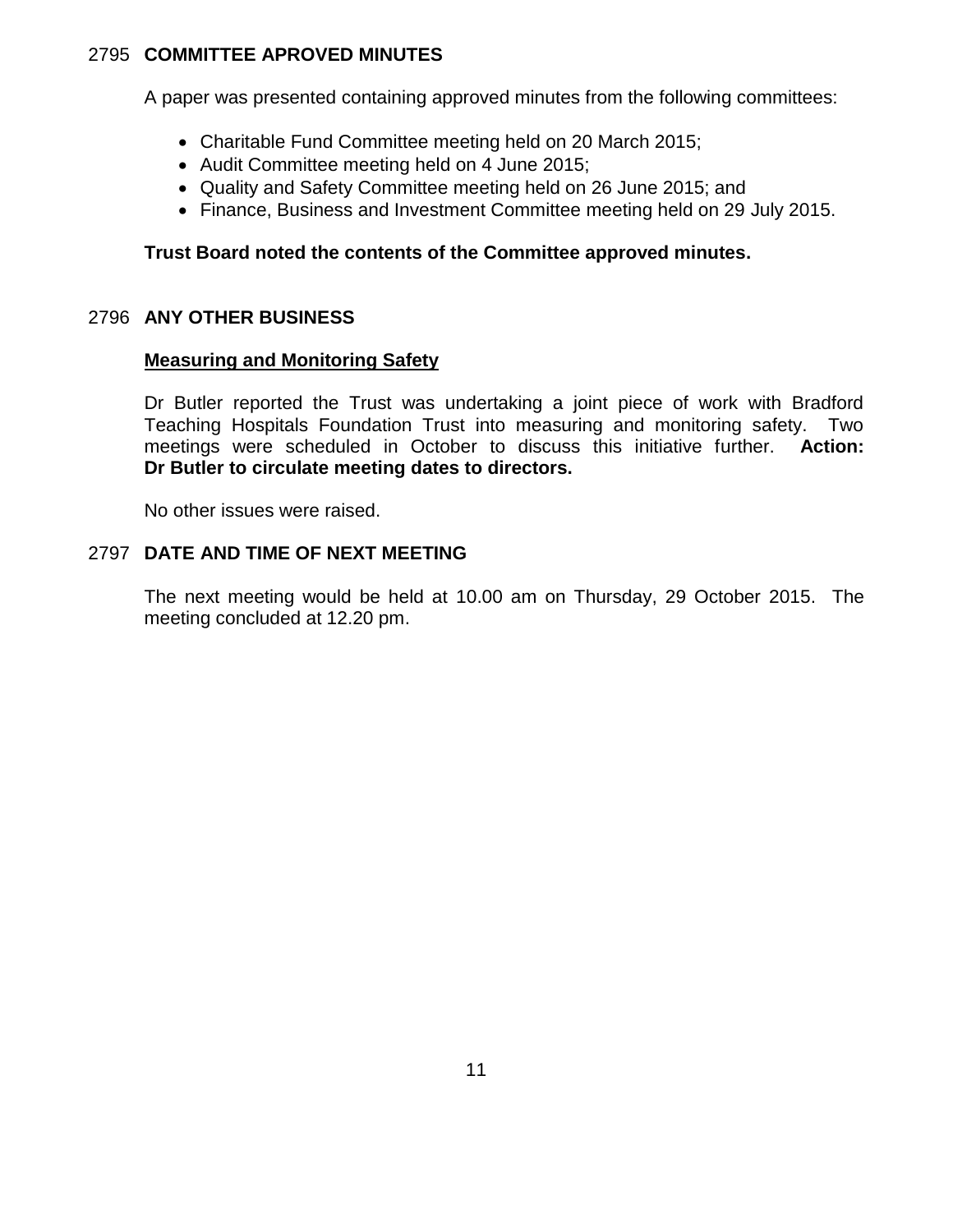#### **TRUST BOARD MEETING (PUBLIC) 24 SEPTEMBER 2015**

# **ACTIONS**

| Ref No        | Actions requested                                                                                                                                                                                                                                                                                                                                                                                                                           | Timescale                                              | Progress                                                                                                |
|---------------|---------------------------------------------------------------------------------------------------------------------------------------------------------------------------------------------------------------------------------------------------------------------------------------------------------------------------------------------------------------------------------------------------------------------------------------------|--------------------------------------------------------|---------------------------------------------------------------------------------------------------------|
| $28/5/15-4$   | <b>EMT</b> to discuss new ways to embed clustering<br>approach within service activity.                                                                                                                                                                                                                                                                                                                                                     | One month                                              | Initial discussion<br>held                                                                              |
| 28/5/15-7     | <b>Quality Accounts</b><br><b>Medical Director to ensure:</b><br>iiii) a review of the Quality Accounts process be<br>preparation of the<br>undertaken<br>in<br><b>Monitor</b><br>requirements for the 2015/16 report.                                                                                                                                                                                                                      | iii) Three<br>months                                   | Completed                                                                                               |
| $25/6/15-1$   | <b>Chief Executive's Report</b><br>Chief Executive to provide further analysis once<br>the final report by Lord Carter on operational<br>productivity had been published.                                                                                                                                                                                                                                                                   | Autumn 2015                                            |                                                                                                         |
|               | <b>Chief Executive</b> to raise the recent report on<br>Integrated Commissioning at the Health and<br>Wellbeing Board away day on 7 July.                                                                                                                                                                                                                                                                                                   | 7 July                                                 | Completed                                                                                               |
| 25/6/15-4     | <b>Medical Appraisal and Revalidation</b><br>Dr McElligott to present further information to the<br>Quality and Safety Committee at a future meeting                                                                                                                                                                                                                                                                                        | Timing to be<br>agreed with<br>the Committee<br>Chair. | Completed.<br>Further report to<br>be considered<br>by the<br>Committee at its<br>April 2016<br>meeting |
| $30/7/15 - 4$ | Quality<br>and<br>Safety<br>Feedback<br><b>Board</b><br>from<br><b>Members</b><br>Deputy Chief Executive/Director of Nursing to:<br>Ask the Estates team to review the physical<br>$\mathsf{i}$<br>presentation of the CAMHS<br><b>Hillbrook</b><br>building; and<br>$\mathsf{ii}$<br><b>Review</b><br>ways<br>in<br>which<br>non-tangible<br>outcome data is captured and reviewed.<br><b>Medical Director</b> to ensure that the Research | One month                                              | Completed                                                                                               |
|               | conference in April includes a focus on culturally<br>adapted approaches to care provision.                                                                                                                                                                                                                                                                                                                                                 | <b>April 2016</b>                                      |                                                                                                         |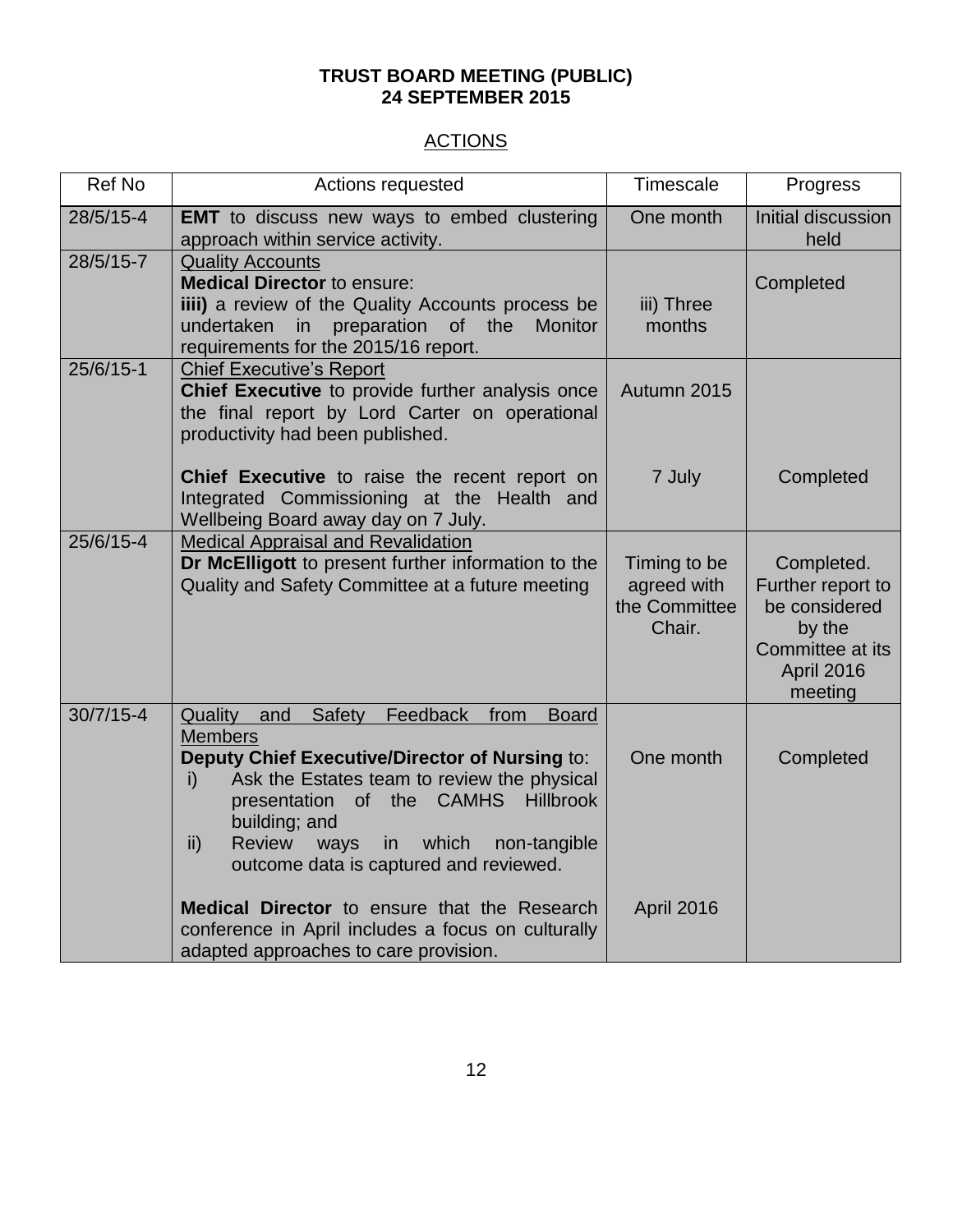| $30/7/15 - 5$ | <b>Board Assurance Framework</b>                                                                                                                                                                                                                                               |                                                     |                                                                                                                 |
|---------------|--------------------------------------------------------------------------------------------------------------------------------------------------------------------------------------------------------------------------------------------------------------------------------|-----------------------------------------------------|-----------------------------------------------------------------------------------------------------------------|
|               | <b>Chief Executive to:</b><br>provide to September Board, through the<br>i)<br>Chief Executive report, information about<br>the Health and Wellbeing Board `learning'<br>away day; and<br>Arrange a meeting between the Board and<br>ii)<br>the Clinical Commissioning Groups. | September<br>2015 Board<br>Two months               | Considered at<br>the Private<br>Board meeting                                                                   |
|               | Commercial Director to ensure the next BAF<br>deep dive focusses on strategic risk 1.1                                                                                                                                                                                         | November<br>2015 Board                              | <b>Deferred</b>                                                                                                 |
| $30/7/15 - 6$ | Integrated Performance Report - June 2015 Data<br>Deputy Chief Executive/Director of Nursing to<br>ensure information relating to concerns about<br>podiatry appointments is reported to the Quality<br>and Safety Committee.                                                  | Two months                                          | Completed                                                                                                       |
| $30/7/15 - 7$ | <b>BME Diversity in Employment Strategy - Six</b><br><b>Month Review</b><br>Chief Executive to incorporate information about<br>the Strategy into his review of performance<br>presentation at the Annual Members' Meeting.                                                    | Annual<br>Members'<br>Meeting,<br>September<br>2015 | Included in the<br><b>Annual Report</b><br>and the Chief<br>Executive's<br>Report                               |
| $30/7/15 - 8$ | Committee Effectiveness<br>Quality and Safety<br><b>Review</b><br><b>Medical Director</b> to ensure that the assurance<br>seeking practices of the Quality and Safety<br>Committee and its relationship with Trust Board<br>are incorporated into the peer review process.     | Two months                                          | To be<br>incorporated<br>into the briefing<br>provided to<br>Tees Esk and<br><b>Wear Valley</b><br><b>NHSFT</b> |
| $24/9/15 - 1$ | <b>Actions</b><br>Trust Secretary to develop the Board Assurance<br>Framework report for Trust Board.                                                                                                                                                                          | <b>October Board</b><br>meeting                     | On agenda                                                                                                       |
| 24/9/15-2     | <b>Assurance Reports from Committee Chairs</b><br>Deputy Chief Executive/Director of Nursing to<br>circulate the Professional Council Annual Report<br>to Board members.                                                                                                       | Two weeks                                           |                                                                                                                 |
| $24/9/15-3$   | <b>Integrated Performance Report - August Data</b><br>Deputy Chief Executive/Director of Nursing to<br>ensure a future IPR contains an update about<br>action being taken to increase Friends and Family<br>Test response levels within CAMHS.                                 | October Board                                       |                                                                                                                 |